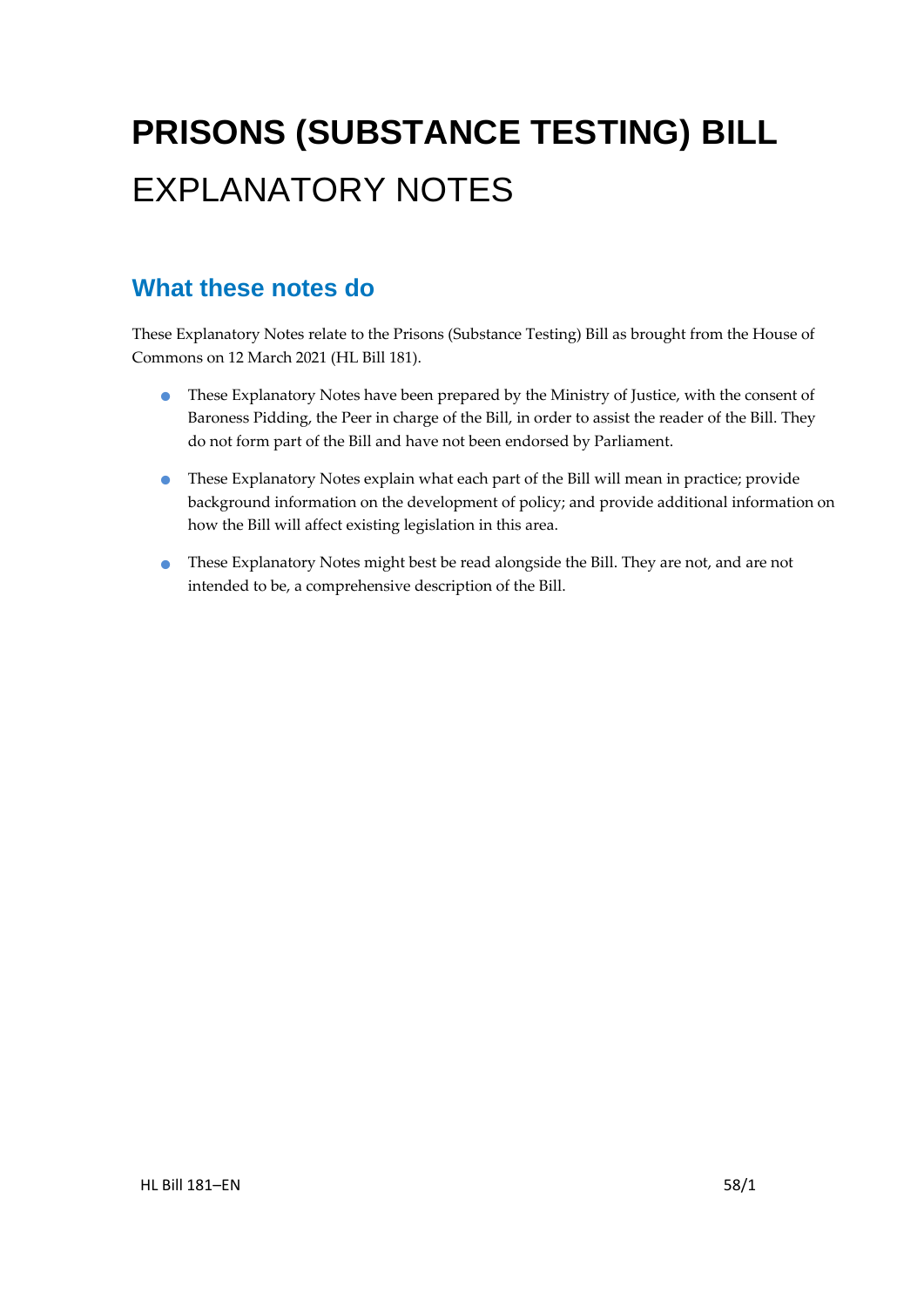## **Table of Contents**

| Subject<br>Page of these Notes                                                                                                                   |                         |
|--------------------------------------------------------------------------------------------------------------------------------------------------|-------------------------|
| <b>Overview of the Bill</b>                                                                                                                      | $\overline{2}$          |
| Policy background                                                                                                                                | $\overline{2}$          |
| Legal background                                                                                                                                 | 3                       |
| Territorial extent and application                                                                                                               | 3                       |
| <b>Commentary on provisions of Bill</b>                                                                                                          | $\overline{\mathbf{4}}$ |
| Clause 1: Testing prisoners for psychoactive substances and other substances<br>Clause 2: Consequential amendments<br>Clause 3: Final provisions | 4<br>4<br>5             |
| Commencement                                                                                                                                     | 5                       |
| <b>Financial implications of the Bill</b>                                                                                                        | 5                       |
| Parliamentary approval for financial costs or for charges imposed                                                                                | 6                       |
| Compatibility with the European Convention on Human Rights                                                                                       | 6                       |
| <b>Related document</b>                                                                                                                          | 7                       |
| Annex A – Territorial extent and application in the United Kingdom                                                                               | 8                       |
| Subject matter and legislative competence of devolved legislatures                                                                               | 8                       |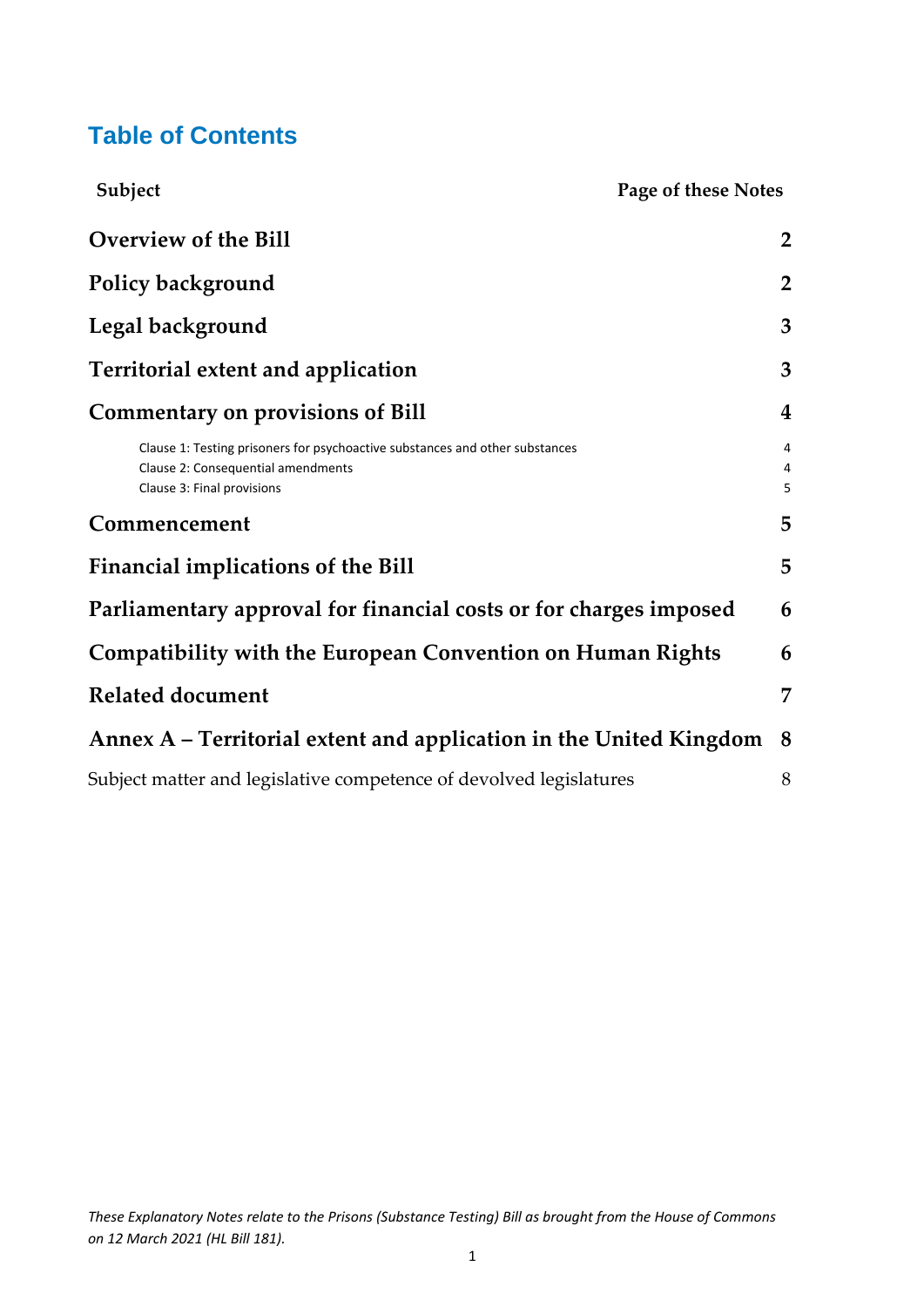## <span id="page-2-0"></span>**Overview of the Bill**

- 1 The purpose of the Bill is to improve the capability of prisons in England and Wales to test for the use of illicit substances by prisoners. This will help staff in Her Majesty's Prison and Probation Service (HMPPS) and other agencies to understand the full extent and nature of substance misuse in prisons, and to take appropriate action to prevent it.
- 2 The Bill simplifies the current process for adding newly identified psychoactive substances to existing prison officer and prison custody officer powers to carry out mandatory tests on prisoners for drugs. It also creates powers for prison officers and prison custody officers in private prisons to carry out mandatory tests on prisoners for prescription only and pharmacy medicines, in response to growing evidence of these substances are being misused in prisons. Finally, the Bill also sets out a clear statutory framework for the established practice of prevalence testing.

## <span id="page-2-1"></span>**Policy background**

- 3 The current legislative framework for drugs testing in prison in England and Wales allows mandatory tests to be carried out for controlled drugs and "specified drugs" listed in the Prison Rules 1999 and the Young Offender Institution Rules 2000 ("YOI Rules 2000").
- 4 This mandatory drug testing power is an important tool for prisons and Young Offender Institutions ("YOIs") in preventing misuse of illicit substances, which are a significant driver of debt, violence and self-harm amongst prisoners. It allows prison governors and staff to understand the extent and nature of drug abuse in each establishment, and to target their efforts appropriately in response, whether that is working with health providers to offer the right treatment, pursuing sanctions against those involved in trade within the prison, or working with law enforcement agencies to follow supply chains into the community.
- 5 Currently, prisons can require prisoners to provide a sample for any drug which is a controlled drug for the purposes of the Misuse of Drugs Act 1971 ("MDA 1971"), or for other drugs specified in prison rules. New drugs which start to be used in prisons can be added to the list of those that can be tested by secondary legislation.
- 6 In recent years, psychoactive substances have become much more prevalent within the illicit economy in prisons. The chemical composition of psychoactive substances is subject to rapid change, meaning that repeated amendments to the Prison Rules 1999 and the YOI Rules 2000 are needed in response to small changes to the chemical composition of psychoactive substance as criminals adapt their drug use to evade detection on mandatory drug tests. This means a delay in the ability of prisons to detect and act on the use of new or evolving drugs until a statutory instrument can be prepared and agreed by Parliament. This Bill would address this by removing the requirement continually to amend the Prison Rules 1999 and YOI Rules 2000 by adopting the wider definition of psychoactive substances used in the Psychoactive Substances Act 2016 ("PSA 2016").
- 7 Alongside psychoactive substances, prescription and pharmacy medicines are also abused by some prisoners, and can play a similar role in the prison illicit economy. Some but not all of these medicines are already included in the list of specified drugs that prisons can currently test for. The Bill would, in a similar way, remove the requirement to add substances to this list by permitting prisoners to be tested for prescription-only and pharmacy medicines as defined by the Human Medicines Regulations 2012.
- 8 Alongside mandatory drug testing, periodic prevalence testing is an established process undertaken in prisons in England and Wales to help identify any new substances that are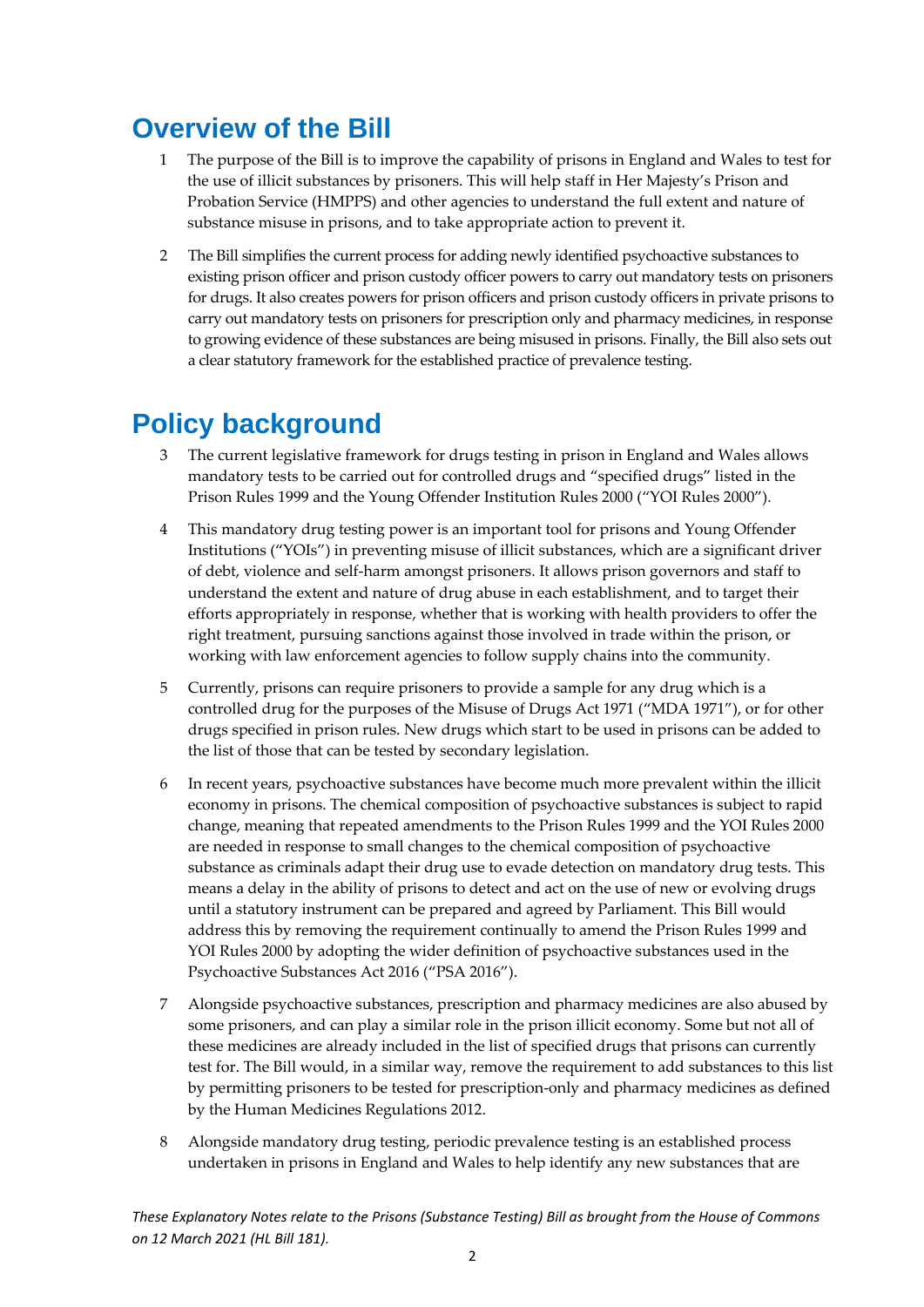being found routinely in either mandatory or voluntary drug testing samples. Prevalence studies use anonymised samples and cover a much wider range of drugs than are tested for under section 16A of the Prison Act 1952. However, this has not to date been given an express statutory footing. This Bill would create such a legislative basis.

### <span id="page-3-0"></span>**Legal background**

- 9 Section 16A of the 1952 Act sets out the existing power which allows a prison officer (or prison custody officer in private prisons) to require a prisoner to provide a urine sample to ascertain whether he or she has any "drug" in his or her body. This is the statutory basis for mandatory drug testing.
- 10 Under section 16A(3), "drug" is defined to include any controlled drug for the purpose of the MDA 1971, or any "specified drug," meaning any substance or product specified in rules made under section 47 Prison Act 1952. The relevant rules are the Prison Rules 1999 and the YOI Rules 2000.
- 11 Rule 2 of the Prison Rules 1999 and YOI Rules 2000 defines "controlled drug" in the same way as section 16A of the 1952 Act and "specified drug" as any product or substance containing one or more of the chemical compounds listed in Schedule 2. Rule 50 of the Prison Rules 1999 (rule 53 YOI Rules 2000) sets out the arrangements that apply to compulsory drug testing, including the information that prison officers and prison custody officers are obliged to provide to prisoners and the arrangements to prevent the adulteration or falsification of samples.
- 12 The list of specified drugs in Schedule 2 of each of the Prison Rules 1999 and YOI Rules 2000 can be amended by secondary legislation under powers in section 47(3A) of the 1952 Act. If a new drug is identified that is not a controlled drug for the purposes of the MDA 1971, it can be added to the list in Schedule 2 of the respective rules.
- 13 Rule 51(9) of the Prison Rules 1999 and rule 55(10) of the YOI Rules 2000 sets out that it is a disciplinary offence for a prisoner to be found with a substance in his or her urine which demonstrates that a controlled drug or a specified drug has been administered. This offence is subject to defences in rule 52 of the Prison Rules 1999 (rule 56 of the YOI Rules 2000) if the substance has been lawfully administered, the prisoner did not know or have reason to suspect it was being administered, or it was administered under duress.
- 14 Section 2 PSA 2016 defines "psychoactive substance" as any substance which is capable of producing a psychoactive effect in a person who consumes it and is not an exempted substance under section 3 of that Act.
- 15 Regulation 2(1) in the Human Medicines Regulations 2012 defines "medicinal product". Regulation 5(3) in the Human Medicines Regulations 2012 defines "prescription only medicine" and regulation 5(5) in the Human Medicines Regulations 2012 defines "pharmacy medicine".

### <span id="page-3-1"></span>**Territorial extent and application**

- 16 Clause 3(3) sets out the extent of the provisions in the Bill. The provisions of the Bill extend to England and Wales only.
- 17 See Annex A for a summary of the position regarding territorial extent and application in the United Kingdom.
- 18 As the Bill is a Private Member's Bill, the English votes provisions in the Standing Orders of the House of Commons relating to Public Business did not apply to the Bill.

*These Explanatory Notes relate to the Prisons (Substance Testing) Bill as brought from the House of Commons on 12 March 2021 (HL Bill 181).*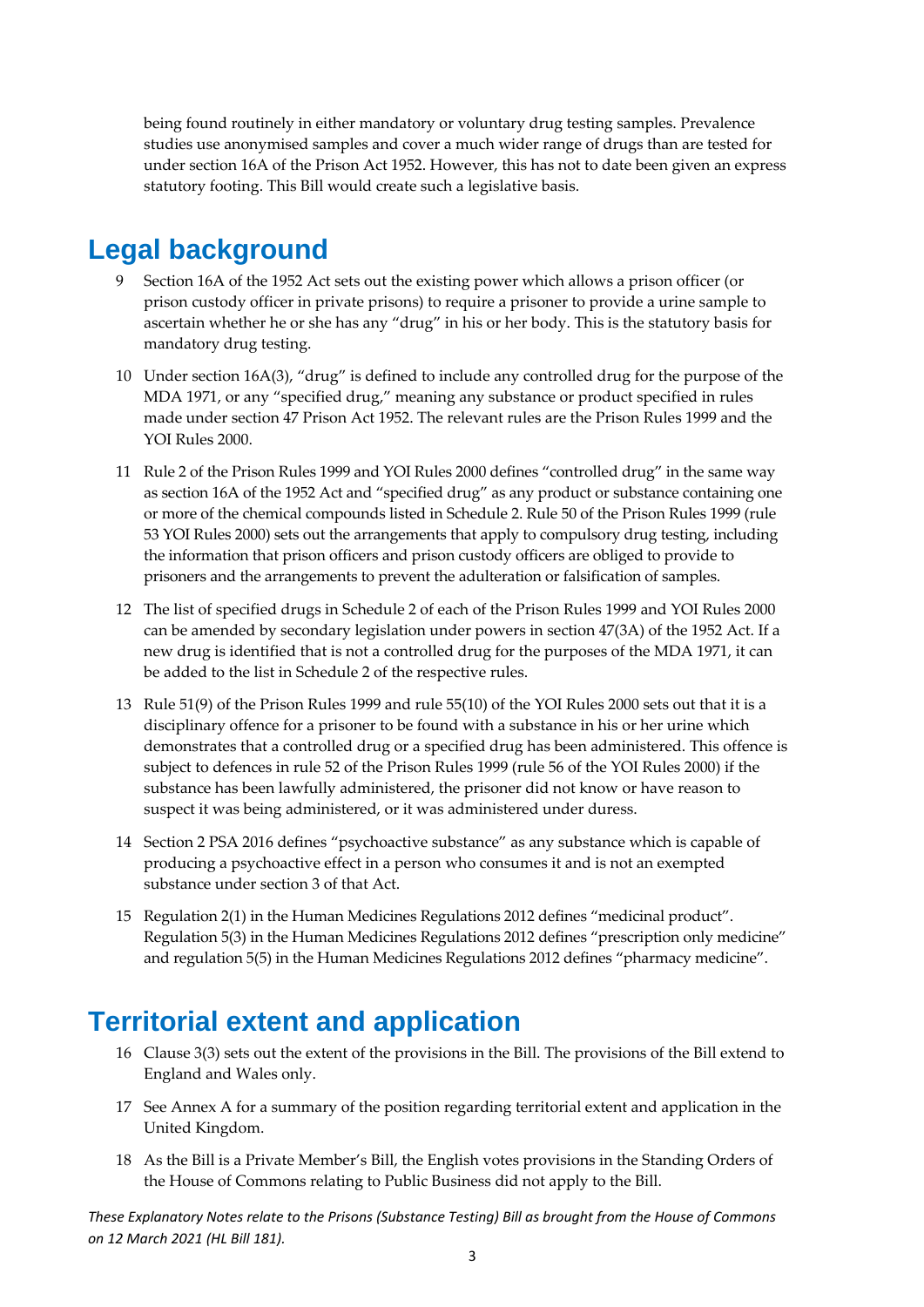## <span id="page-4-0"></span>**Commentary on provisions of Bill**

#### <span id="page-4-1"></span>Clause 1: Testing prisoners for psychoactive substances and other substances

- 19 Clause 1 sets out the changes to the 1952 Act to adopt the generic definition of a psychoactive substance from Section 2 of the PSA 2016 so that in future tests can be carried out for psychoactive substances covered by this definition, without the need to add each individual psychoactive substance to the Prison Rules 1999 and YOI Rules 2000 by secondary legislation. It is a feature of psychoactive substances that new substances appear regularly with slight alterations to the chemical make-up. The generic definition is adopted by subsection (2) adding "psychoactive substances" into the title of section 16A of the 1952 Act and subsection (3) adding "psychoactive substances" into section 16A(1). Subsection (5) adds the definition of a psychoactive substance to section 16A(3), stating that it has the same meaning as in the PSA 2016.
- 20 Clause 1 also maintains the power to test for controlled drugs and sets out the necessary changes so that in future tests can be carried out for prescription only and pharmacy medicines. Subsection (3) adds "prescription only medicines" and "pharmacy medicines" into section 16A(1) of the 1952 Act. Subsection (5) adds the definition of "prescription only medicine" and "pharmacy medicine" to section 16A(3). Clause 1(5)(b) makes clear that these terms are defined by reference to regulation 8 of the Human Medicines Regulations 2012.
- 21 Clause 1(4) also makes provision for anonymised prevalence testing, which can be used to test for "controlled drugs", "medicinal products", "psychoactive substances" and "specified substances". It does this by inserting a new subsection 2(A) into section 16A of the 1952 Act. The provision would allow for the anonymised testing for "medicinal products" as well as controlled drugs, psychoactive substances and specified substances (described in the next paragraph). "Medicinal products" is a wider category of substances than "prescription only medicines" and "pharmacy medicines". Clause 1(5)(b) makes clear that "medicinal product" is defined by reference to regulation 2 of the Human Medicines Regulations 2012.
- 22 Clause 1 makes further amendments to section 16A of the 1952 Act arising from the substantive changes to the framework set out in the Clause. Clause 1(3)(e) provides that a prisoner can be tested for a "specified substance" and the further change at Clause 1(5)(d) makes clear that "specified substance" replaces "specified drug" in section 16A and means any substance or product specified in prison rules made under section 47 of the 1952 Act for the purposes of section 16A. Clause 1(5)(c) provides a definition of "prisoners' samples" with respect to the prevalence testing provisions at Clause 1(4).

#### <span id="page-4-2"></span>Clause 2: Consequential amendments

- 23 Clause 2 sets out the consequential amendments following the changes in Clause 1. Clause 2(1) amends section 47(3A) of the 1952 Act to make clear that while prison rules made under section 47 of the 1952 Act can be made to specify any substance for which a prisoner will be required to provide a sample for the purposes of section 16A of the 1952 Act, it is not possible to specify any substance that is: a controlled drug; a pharmacy medicine; a prescription only medicine; or a psychoactive substance because these categories are now already included and defined in section 16A.
- 24 Clause 2(2) makes provision in case there is any future change in the Human Medicines Regulations 2012 or other subordinate legislation relating to human medicines. In those circumstances, Clause 2(2)(a) inserts a new subsection (4) into section 16A of the 1952 Act to provide a regulation making power for the Secretary of State to make such consequential changes as are necessary to either section 16A or section 47 of the 1952 Act. A new subsection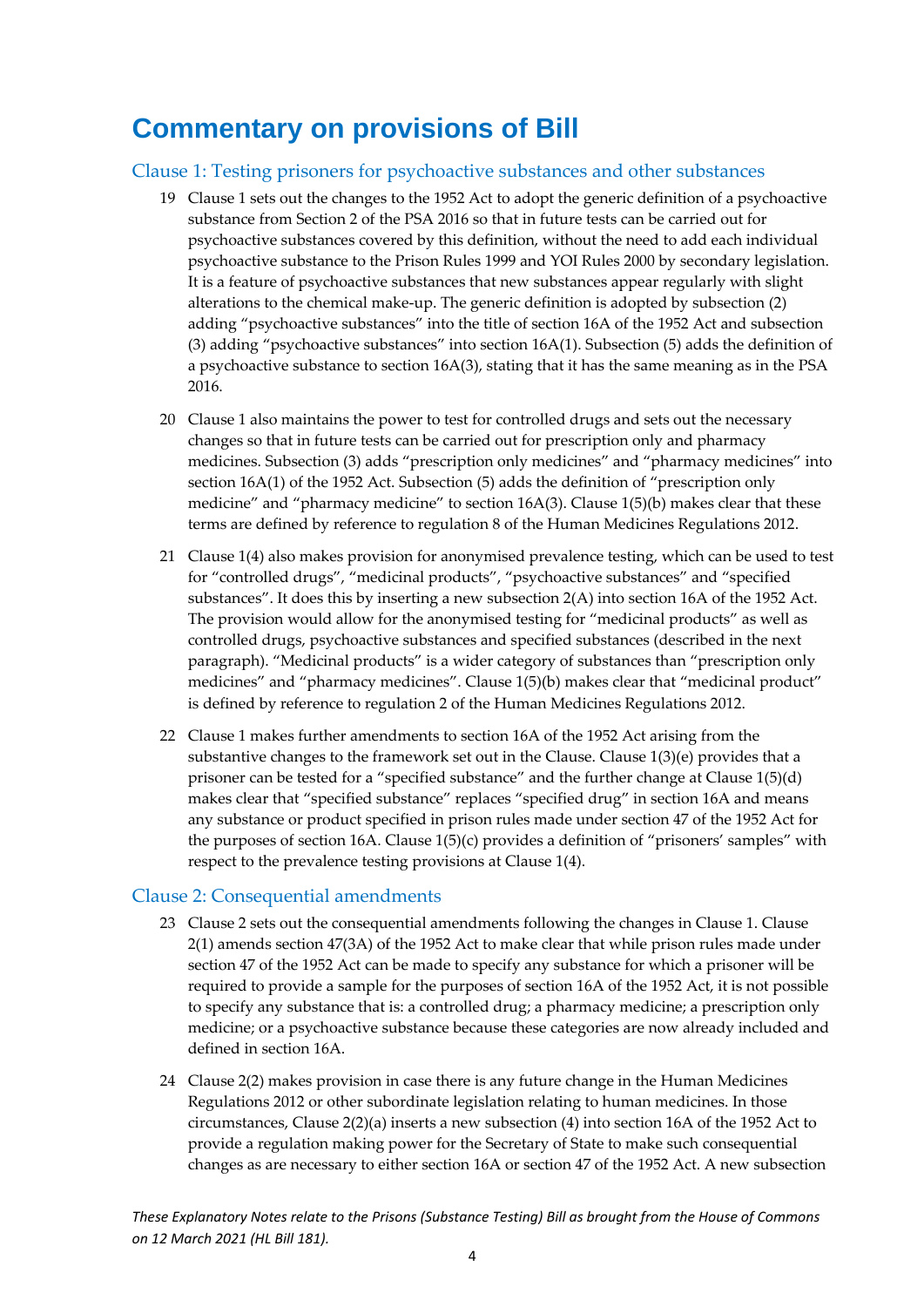(5) is also inserted into section 16A to clarify that "subordinate legislation" has the same meaning as in the Interpretation Act 1978.

- 25 Clause 2(2)(b) provides that any regulations made under the new section 16A(4) of the 1952 Act will be subject to the affirmative resolution procedure in Parliament.
- 26 Clause 2(3) and (4) make several necessary consequential changes to secondary legislation. Clauses 2(3) and (4) removes the definition of "specified drug" that currently appears in several places in the Prison Rules 1999 and YOI Rules 2000. These changes are necessary because all of the chemical compounds that are currently on the list of specified drugs for which prisoners can be tested in Schedule 2 of the Prison Rules 1999 and YOI Rules 2000 are now covered by the generic definitions of psychoactive substance, prescription only medicines and pharmacy medicines. Clause 2(5) revokes the two statutory instruments that added those compounds to the definition of specified drug. Clause 2(6) amends the Prison and Young Offender Institution (Amendment) (No. 2) Rules 2018 to omit the lists of specified drugs in Schedule 2 of each of the Prison Rules 1999 and YOI Rules 2000. Clause 2(7) amends the Prison and Young Offender Institution (Coronavirus, etc) (Amendment) (No. 3) Rules 2020 to omit the specified drug added to Schedule 2 of each of the Prison Rules 1999 and YOI Rules 2000.

#### <span id="page-5-0"></span>Clause 3: Final provisions

27 This Clause confirms the short title of the Bill and makes provision for its coming into force. Clause 3(3) provides that the Bill extends to England and Wales only.

### <span id="page-5-1"></span>**Commencement**

- 28 Clause 3(2) makes clear that the provisions in the Bill will be brought into force by means of regulations made by the Secretary of State.
- 29 Secondary legislation will be brought in to coincide with the commencement of the Bill to update the disciplinary offences in the Prison Rules 1999 and YOI Rules 2000 to make them applicable to the new list of substances.

## <span id="page-5-2"></span>**Financial implications of the Bill**

- 30 Although the Bill would provide powers to test for a wider range of substances than are currently covered in the prison drugs testing framework, the legislation would not significantly affect the practice or volume of mandatory drug testing in England and Wales. There may be additional lab costs which will be covered by existing budgets, so any financial impact would be modest.
- 31 Depending on how HMPPS uses the Bill's powers, they could give rise to a larger number of positive test results than would otherwise happen. If so, this change could involve increased costs for providing therapeutic support such as substance misuse treatment and/ or increased adjudication costs.
- 32 To illustrate the nature of the costs involved, during the 2019/20 financial year, spend on services related to drug testing was £4m. To understand the capabilities of the various testing providers, HMPPS has undertaken extensive market engagement with potential suppliers and will do so again during the contract tendering process. The aim is to procure a drugs testing service that will support HMPPS to identify and respond to changes in patterns of drug misuse by offenders both in custody and in the community, using current and future innovative solutions.

*These Explanatory Notes relate to the Prisons (Substance Testing) Bill as brought from the House of Commons on 12 March 2021 (HL Bill 181).*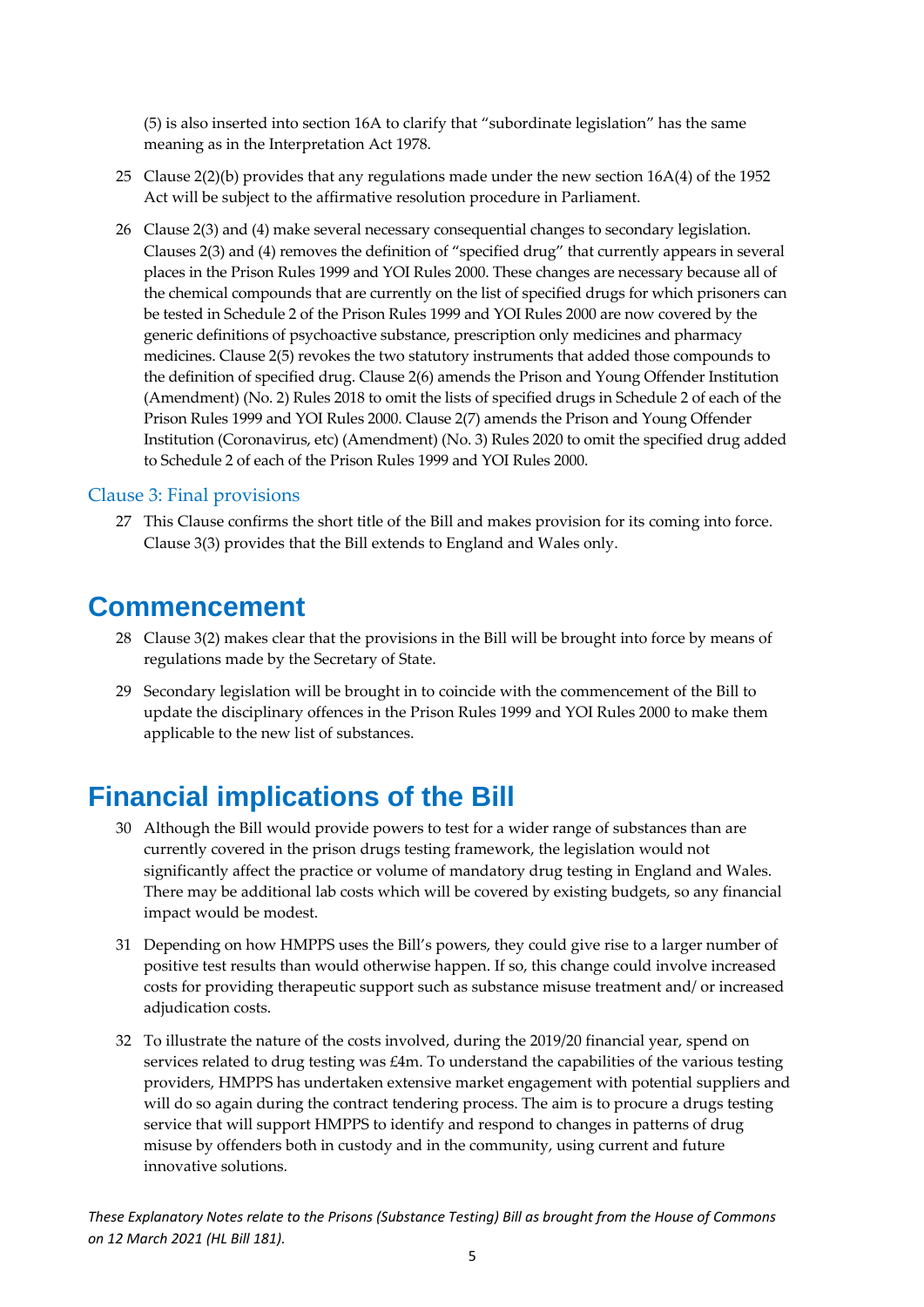## <span id="page-6-0"></span>**Parliamentary approval for financial costs or for charges imposed**

33 The additional expenditure arising from the Bill was subject to a Money Resolution. The House of Commons were asked on 24 November 2020 to agree that any expenditure arising out of the Bill that is incurred by the Government will be taken out of money provided by Parliament or charged on and paid out of the Consolidated Fund. The Money Resolution was approved.

## <span id="page-6-1"></span>**Compatibility with the European Convention on Human Rights**

- 34 This is a Private Member's Bill and the Government is not required to give a statement of compatibility with the European Convention on Human Rights (ECHR) in accordance with section 19(1)(a) of the Human Rights Act 1998.
- 35 The Ministry of Justice has, nevertheless, considered the question of compatibility and has concluded that while article 8 of the ECHR may be engaged the Bill is nevertheless compatible with the European Convention on Human Rights.
- 36 Possible interference with prisoners' article 8 rights arises from the taking of a urine sample which may represent an interference with the prisoner's physical integrity. This stems from section 16A of the Prison Act 1952, is limited in nature and is not materially expanded by the amendments in this Bill.
- 37 The Ministry of Justice considers that any interference with article 8 rights would be in accordance with the law and in pursuit of one or more of the legitimate aims set out in article 8(2) of the ECHR (ensuring good order in the prison estate, the prevention of crime and disorder and public safety and the protection of health) .
- 38 Any interference would be a proportionate means of achieving those aims, given the importance of the aims pursued and the safeguards in place around drug testing in prisons. Those safeguards include:
	- a. Rule 50 of the Prison Rules 1999 and rule 53 of the YOI Rules 2000, which contain important procedural safeguards, including for privacy when giving samples;
	- b. revised policy would make clear that the emphasis should be on therapeutic responses, including the provision of support and referral to healthcare rather than on punitive measures;
	- c. there are defences in rule 52 of the Prison Rules 1999 and rule 56 of the Young Offender Institution Rules 2000 which apply to a disciplinary offence under rule 51(9) of the Prison Rules 1999 and rule 55(10) of the YOI Rules 2000 and cover the scenarios of lawful possession or lawful supply, spiking, and duress;
	- d. new published policy guidance would be introduced containing safeguards covering the handling of health-related data that is obtained as a result of the expanded testing programme.
- 39 Given that it is accepted that article 8 of the ECHR may be engaged, it has been considered whether the provisions of the Bill might engage article 14 of the ECHR.
- 40 The main consideration in relation to article 14 is the possibility that the expansion of the drug testing programme to incorporate prescription only medicines and pharmacy medicines may

*These Explanatory Notes relate to the Prisons (Substance Testing) Bill as brought from the House of Commons on 12 March 2021 (HL Bill 181).*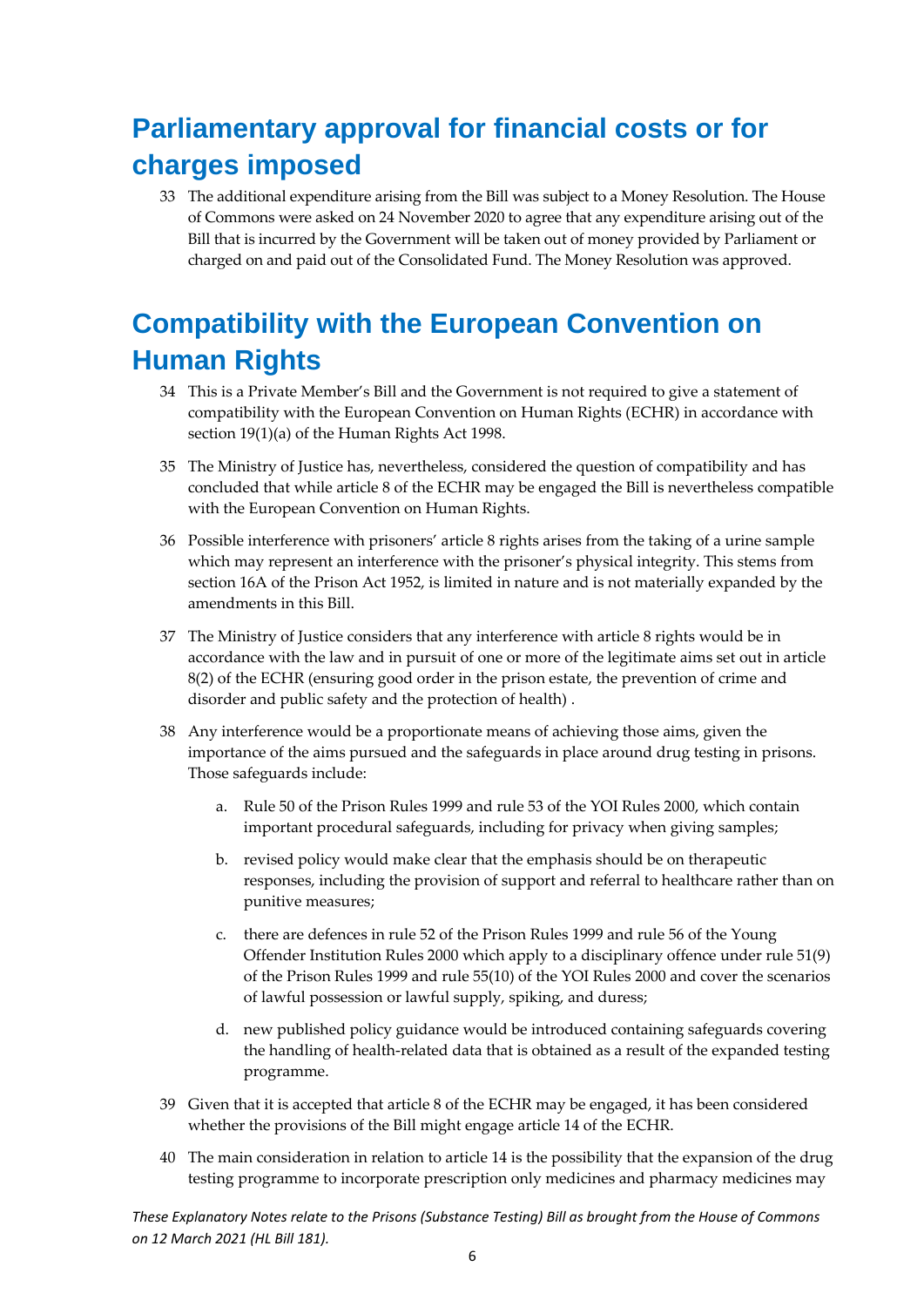have an adverse impact for disabled and elderly prisoners who may legitimately require these substances.

- 41 However, the following protections are in place to ensure that the potential impact does not arise:
	- a. the intention is that those who test positive for prescription only medicines and pharmacy medicines will be referred to healthcare services (where necessary) for appropriate assessment, treatment and support rather than punishment;
	- b. the Prison Service Order on Mandatory Drug Testing (PSO 3601) already makes sure that no disciplinary action is taken after a positive test where the substance in question was legitimately prescribed or supplied;
	- c. the defence in rule 52(a) of the Prison Rules 1999 (rule 56(a) of the YOI Rules 2000) applies where the drug had been lawfully in the prisoner's possession or was administered to him via lawful supply;
	- d. Independent Monitoring Boards, Her Majesty's Inspectorate of Prisons or the Prison and Probation Ombudsmen could identify concerns if drug testing policies were being disproportionately implemented.
- 42 In relation to the power to conduct prevalence testing, this does not require additional prisoner samples to be taken. Consequently, there is no further potential interference with a prisoner's physical integrity. Prevalence testing is conducted on an anonymised basis which means that the results and the associated data cannot be linked to specific prisoners, and no adverse outcome for any individual prisoner can follow.

### <span id="page-7-0"></span>**Related document**

- 43 The following document is relevant to the Bill:
	- National Prison Drugs Strategy (2019): <https://www.gov.uk/government/publications/national-prison-drugs-strategy>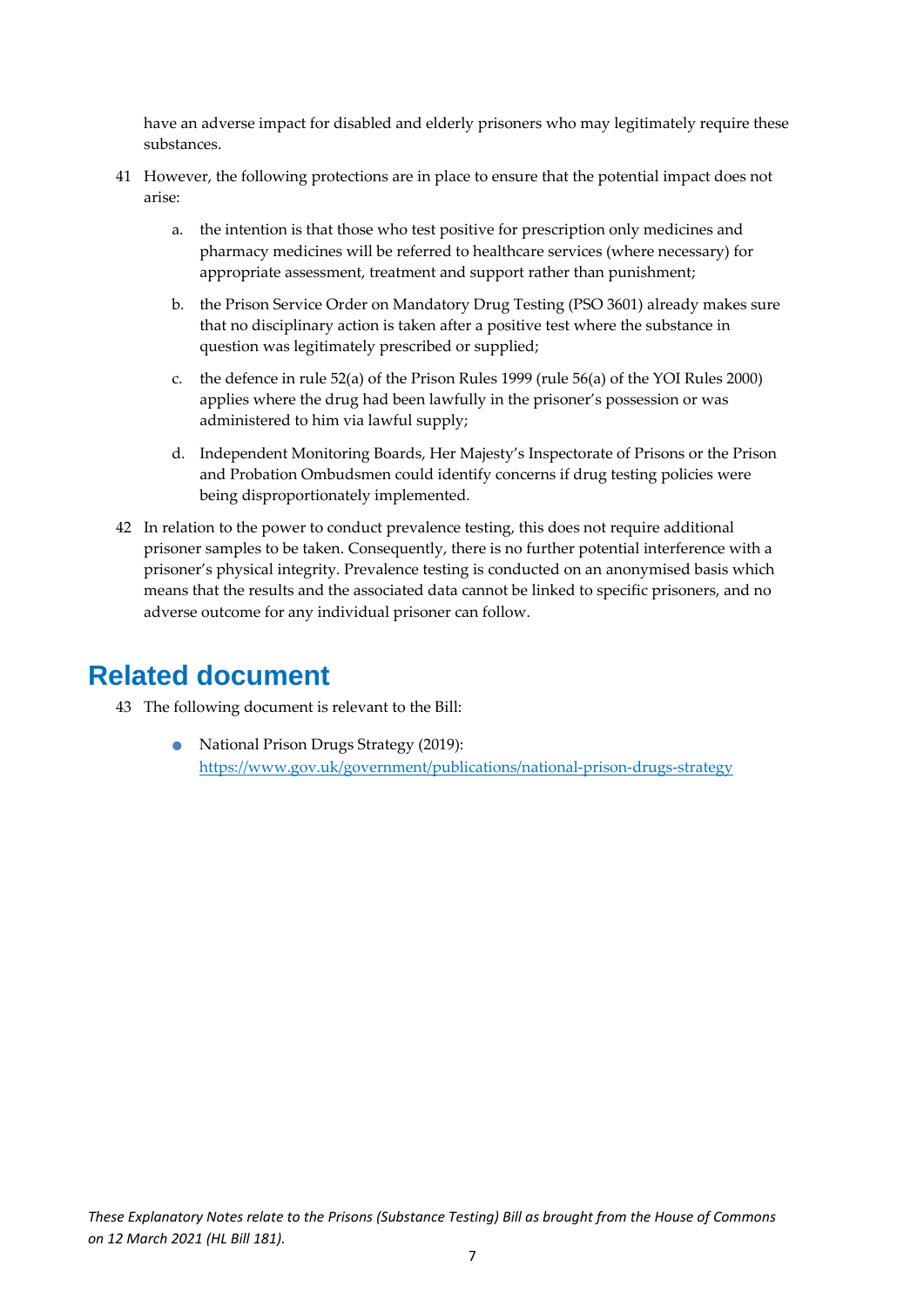## <span id="page-8-0"></span>**Annex A – Territorial extent and application in the United Kingdom**

## <span id="page-8-1"></span>**Subject matter and legislative competence of devolved legislatures**

- 44 The Bill extends to England and Wales only.
- 45 A corresponding provision making changes to the prisons drug testing framework would not be within the competence of Senedd Cymru.